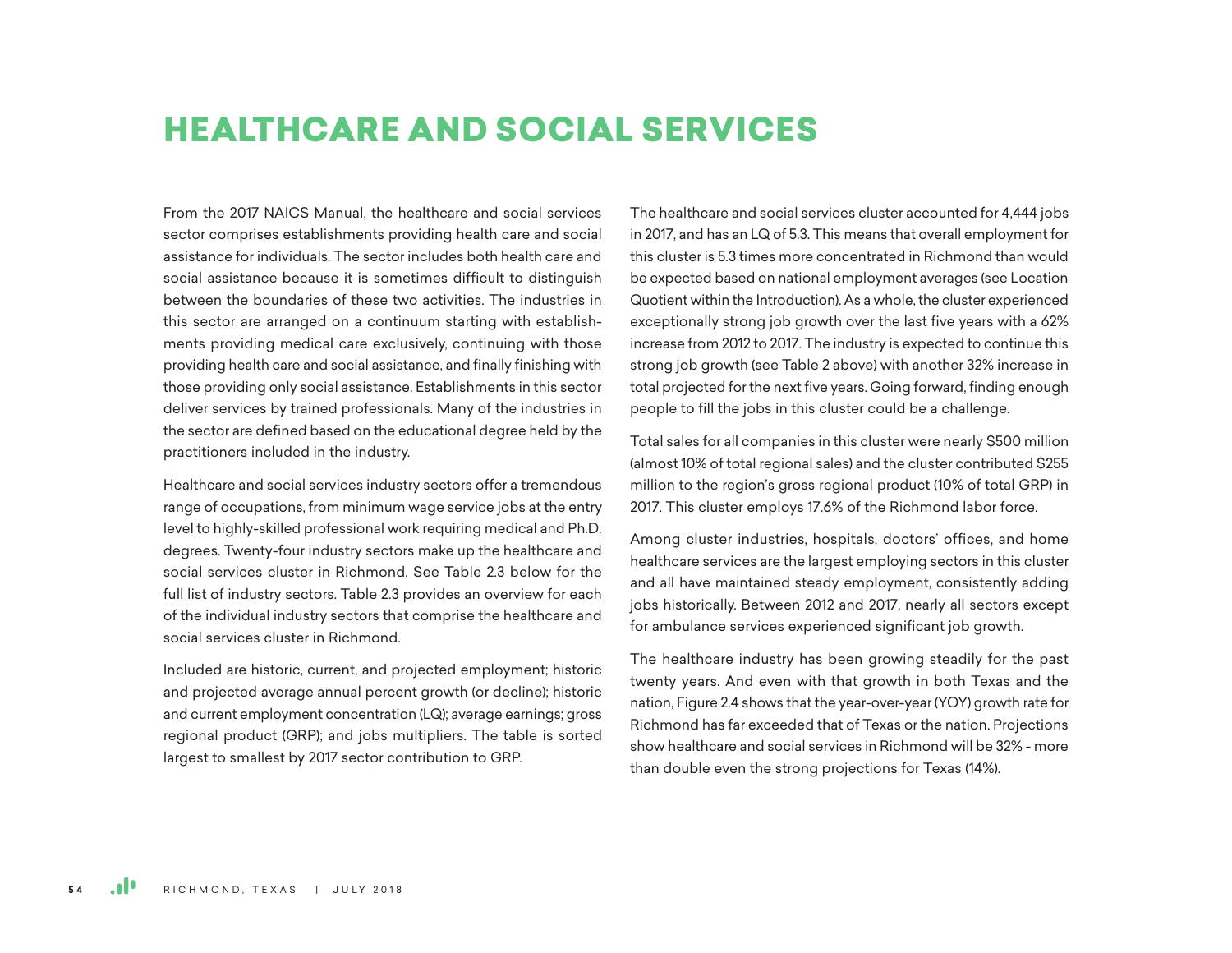#### TABLE 2.3C. HEALTHCARE AND SOCIAL SERVICES CLUSTER INDUSTRY EMPLOYMENT TRENDS, RICHMOND

| <b>HEALTHCARE AND SOCIAL SERVICES CLUSTER</b>                              | 2012<br><b>JOBS</b> | 2017<br><b>JOBS</b> | <b>% CHANGE</b><br><b>IN JOBS</b><br>2012-2017 | 2022<br><b>JOBS</b> | <b>% CHANGE</b><br><b>IN JOBS</b><br>2017-2022 | 2017<br><b>LOCATION</b><br><b>QUOTIENT</b> | AVG.<br><b>EARNINGS</b><br>PER JOB | <b>JOBS MUL-</b><br><b>TIPLIER</b> | <b>2017 GRP</b> | <b>INDUSTRY</b><br><b>SECTOR %</b><br><b>SHARE OF</b><br><b>CLUSTER GRP</b> |
|----------------------------------------------------------------------------|---------------------|---------------------|------------------------------------------------|---------------------|------------------------------------------------|--------------------------------------------|------------------------------------|------------------------------------|-----------------|-----------------------------------------------------------------------------|
| Offices of Physicians                                                      | 295                 | 396                 | 34%                                            | 498                 | 26%                                            | 0.99                                       | \$92,892                           | 1.1                                | \$42,360,509    | 17%                                                                         |
| Psychiatric and Substance Abuse Hospitals                                  | 33                  | 579                 | 1655%                                          | 963                 | 66%                                            | 31.20                                      | \$51,466                           | 1.1                                | \$30,021,291    | 12%                                                                         |
| General Medical and Surgical Hospitals                                     | 316                 | 429                 | 36%                                            | 541                 | 26%                                            | 0.59                                       | \$61,914                           | 1.2                                | \$28,113,090    | 11%                                                                         |
| Pharmacies and Drug Stores                                                 | 246                 | 308                 | 25%                                            | 356                 | 16%                                            | 2.68                                       | \$44,207                           | 1.1                                | \$22,926,859    | 9%                                                                          |
| Home Health Care Services                                                  | 477                 | 708                 | 48%                                            | 1,015               | 43%                                            | 3.07                                       | \$25,770                           | 1.0                                | \$22,700,766    | 9%                                                                          |
| Hospitals (Local Government)                                               | 141                 | 260                 | 84%                                            | 331                 | 27%                                            | 2.48                                       | \$71,101                           | 1.2                                | \$18,749,785    | 7%                                                                          |
| <b>Offices of Dentists</b>                                                 | 180                 | 242                 | 34%                                            | 299                 | 24%                                            | 1.58                                       | \$66,139                           | 1.1                                | \$17,172,143    | 7%                                                                          |
| All Other Outpatient Care Centers                                          | 124                 | 162                 | 31%                                            | 203                 | 25%                                            | 6.00                                       | \$60,976                           | 1.2                                | \$11,350,994    | 4%                                                                          |
| Nursing Care Facilities (Skilled Nursing Facilities)                       | 204                 | 240                 | 18%                                            | 295                 | 23%                                            | 0.93                                       | \$37,342                           | 1.1                                | \$9,720,226     | 4%                                                                          |
| Offices of Physical, Occupational and Speech Therapists, Audiol-<br>ogists | 60                  | 81                  | 35%                                            | 86                  | 7%                                             | 1.29                                       | \$48,398                           | 1.1                                | \$5,898,522     | 2%                                                                          |
| Child and Youth Services                                                   | 43                  | 79                  | 84%                                            | 102                 | 28%                                            | 2.32                                       | \$46,145                           | 1.4                                | \$5,470,145     | 2%                                                                          |
| Offices of All Other Miscellaneous Health Practitioners                    | 31                  | 35                  | 13%                                            | 47                  | 32%                                            | 1.42                                       | \$39,360                           | 1.1                                | \$5,351,012     | 2%                                                                          |
| Services for the Elderly and Persons with Disabilities                     | 92                  | 321                 | 249%                                           | 435                 | 35%                                            | 1.14                                       | \$19,001                           | 1.0                                | S5.147.493      | 2%                                                                          |
| Medical, Dental, and Hospital Equipment Wholesalers                        | 18                  | 22                  | 22%                                            | 28                  | 26%                                            | 0.68                                       | \$76,327                           | 1.2                                | \$5,090,869     | 2%                                                                          |
| Other Individual and Family Services                                       | 97                  | 130                 | 34%                                            | 153                 | 18%                                            | 1.70                                       | \$42,016                           | 1.0                                | \$5,016,554     | 2%                                                                          |
| Drugs and Druggists' Sundries Merchant Wholesalers                         | 21                  | 24                  | 14%                                            | 25                  | 3%                                             | 0.74                                       | \$60,745                           | 1.2                                | \$4,303,048     | 2%                                                                          |
| Offices of Mental Health Practitioners (except Physicians)                 | 18                  | 36                  | 100%                                           | 48                  | 36%                                            | 1.86                                       | \$40,690                           | 1.0                                | \$3,739,552     | 1%                                                                          |
| Civic and Social Organizations                                             | 198                 | 192                 | (12%)                                          | 207                 | 8%                                             | 2.80                                       | \$12,178                           | 1.0                                | \$3,360,616     | 1%                                                                          |
| Freestanding Ambulatory Surgical and Emergency Centers                     | 8                   | 28                  | 250%                                           | 44                  | 54%                                            | 1.19                                       | \$60,906                           | 1.2                                | \$2,105,252     | 1%                                                                          |
| Offices of Optometrists                                                    | 32                  | 46                  | 44%                                            | 60                  | 30%                                            | 2.07                                       | \$45,895                           | 1.0                                | \$2,062,931     | 1%                                                                          |
| <b>Ambulance Services</b>                                                  | 72                  | 56                  | (22%)                                          | 51                  | (9%)                                           | 1.97                                       | \$42,952                           | 1.1                                | \$1,698,400     | 1%                                                                          |
| Residential Mental Health and Substance Abuse Facilities                   | 11                  | 38                  | 245%                                           | 53                  | 40%                                            | 1.07                                       | \$33,029                           | 1.1                                | \$1,338,282     | 1%                                                                          |
| Offices of Chiropractors                                                   | 8                   | 11                  | 38%                                            | 13                  | 22%                                            | 0.42                                       | \$42,911                           | 1.0                                | \$627,955       | 0%                                                                          |
| <b>Other Residential Care Facilities</b>                                   | 21                  | 21                  | 0%                                             | 27                  | 29%                                            | 0.79                                       | \$27,992                           | 1.1                                | S608.707        | 0%                                                                          |
| <b>Healthcare and Social Services Totals</b>                               | 2.745               | 4.444               | 62%                                            | 5,881               | 32%                                            | 5.31                                       | \$57,377                           | 1.1                                | \$254,935,000   | 100%                                                                        |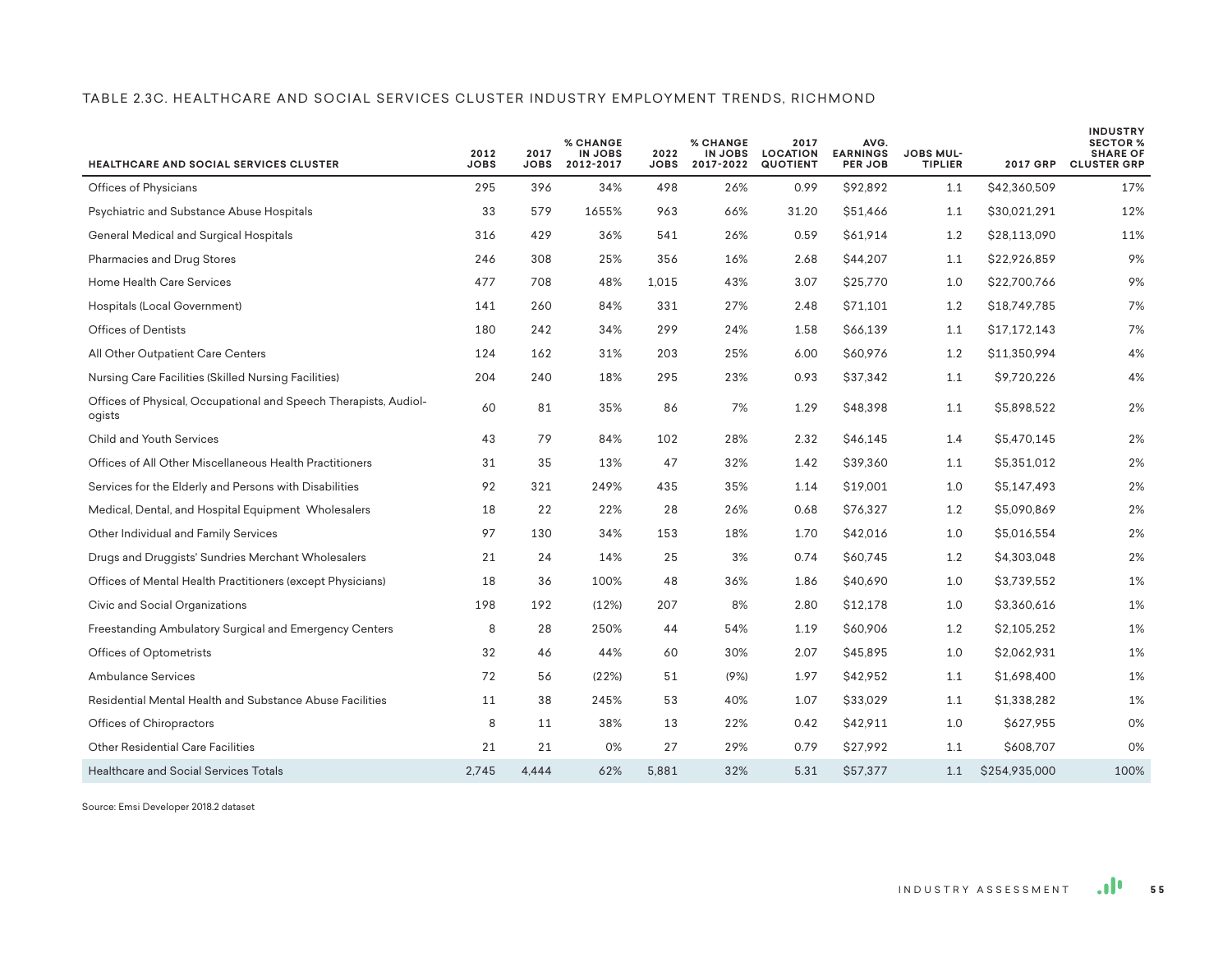

#### FIGURE 2.4C. HEALTHCARE AND SOCIAL SERVICES EMPLOYMENT TRENDS: YOY EMPLOYMENT GROWTH

Source: Emsi Developer 2018.2 dataset

## Labor Market Gap Analysis

Table 2.4, on the next page, lists the top 15 occupations in healthcare and social services. These occupations account for 56% of all cluster employment. The table provides the number of people employed by occupation in the cluster, and the number of people employed in that occupation in all industries in the region. This indicates the level of competition employers may face from industries outside the cluster when hiring for key occupations. Overall, for these 15 occupations, the cluster employs 78% of the people in these occupations in the region. The other 22% are employed by industry sectors outside of the healthcare and social services cluster.

The occupations with the most jobs in the healthcare and social services cluster are personal care aides, nurses, medical secretaries, and nursing assistants. These occupations comprise nearly onethird of the cluster's total jobs. With the exception of nursing, these occupations are also at the low end of the wage scale, as shown in Table 2.5 on the next page. At \$75 per hour, doctors are paid the most.

As shown in Table 2.5, two of the top 15 occupations—in nursing or management—typically require a bachelor's degree. Two more occupations require a doctorate. In general, the healthcare field requires more education than many of the other clusters discussed in this report. The entry-level requirement for many positions is a high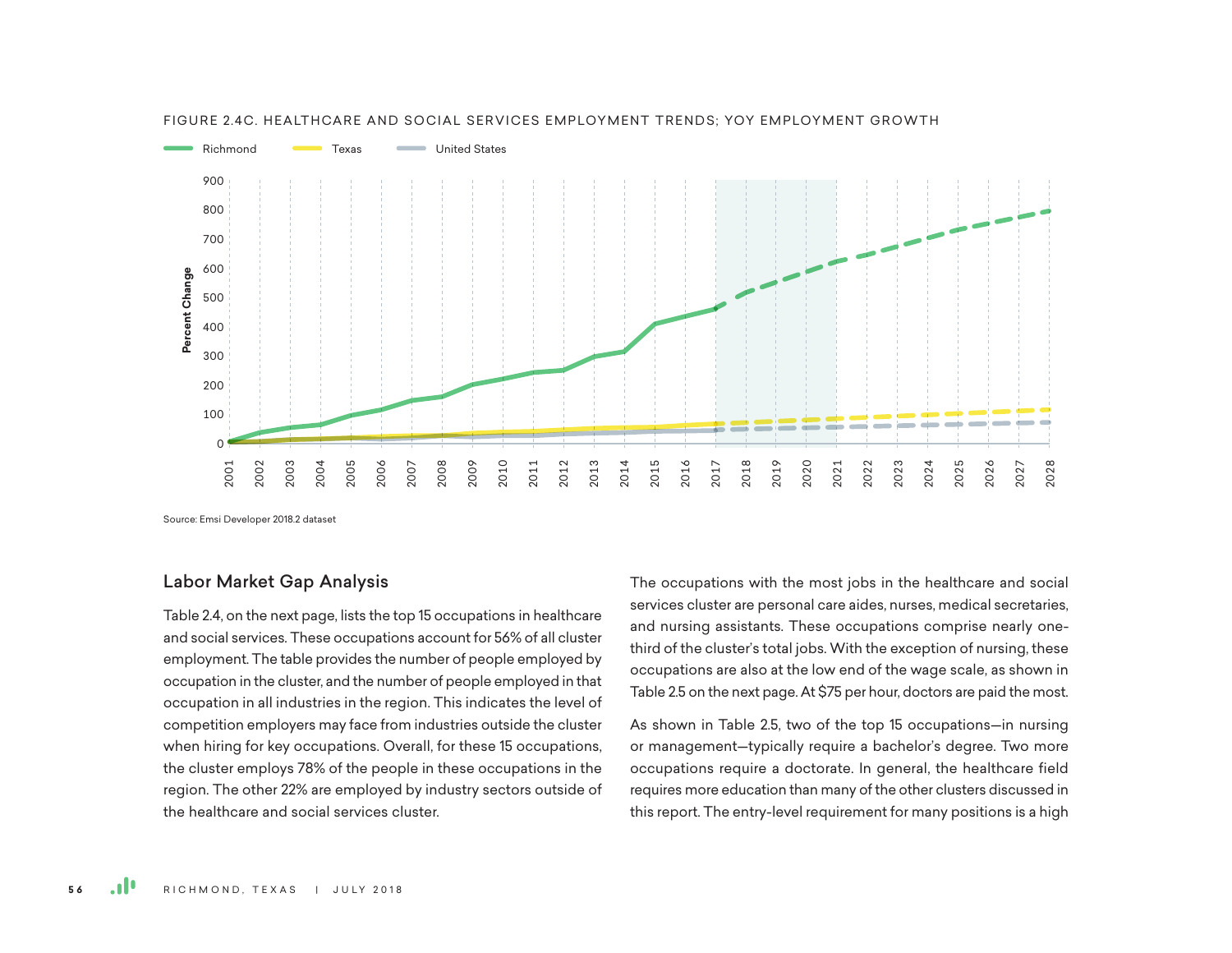| <b>HEALTHCARE AND</b><br><b>SOCIAL SERVICES</b><br><b>OCCUPATIONS</b> | <b>EMPLOYED</b><br><b>IN INDUSTRY</b><br><b>GROUP (2012)</b> | <b>EMPLOYED</b><br><b>IN INDUSTRY</b><br><b>GROUP (2017)</b> | <b>% CHANGE</b><br>$(2012 -$<br>2017) | <b>EMPLOYED</b><br><b>IN INDUSTRY</b><br><b>GROUP (2022)</b> | <b>% CHANGE</b><br>$(2017 -$<br>2022) | % OF TOTAL<br><b>JOBS IN</b><br><b>INDUSTRY</b><br><b>GROUP (2017)</b> | *ALL JOBS FOR<br><b>OCCUPATION</b><br>IN THE REGION<br>(2017) | 2017<br><b>RESIDENT</b><br><b>WORKERS</b> | <b>2017 NET</b><br><b>COMMUTERS</b> |
|-----------------------------------------------------------------------|--------------------------------------------------------------|--------------------------------------------------------------|---------------------------------------|--------------------------------------------------------------|---------------------------------------|------------------------------------------------------------------------|---------------------------------------------------------------|-------------------------------------------|-------------------------------------|
| <b>Personal Care Aides</b>                                            | 255                                                          | 551                                                          | 116%                                  | 731                                                          | 33%                                   | 12.4%                                                                  | 613                                                           | 1,116                                     | (503)                               |
| <b>Registered Nurses</b>                                              | 258                                                          | 489                                                          | 89%                                   | 686                                                          | 40%                                   | 11.0%                                                                  | 516                                                           | 1,178                                     | (662)                               |
| <b>Medical Secretaries</b>                                            | 137                                                          | 218                                                          | 59%                                   | 273                                                          | 25%                                   | 4.9%                                                                   | 231                                                           | 574                                       | (343)                               |
| Nursing Assistants                                                    | 138                                                          | 192                                                          | 39%                                   | 254                                                          | 32%                                   | 4.3%                                                                   | 209                                                           | 439                                       | (230)                               |
| Home Health Aides                                                     | 129                                                          | 189                                                          | 47%                                   | 278                                                          | 47%                                   | 4.3%                                                                   | 196                                                           | 385                                       | (189)                               |
| Licensed Practical and<br>Licensed Vocational<br><b>Nurses</b>        | 86                                                           | 147                                                          | 71%                                   | 202                                                          | 38%                                   | 3.3%                                                                   | 159                                                           | 317                                       | (158)                               |
| <b>Pharmacy Technicians</b>                                           | 84                                                           | 113                                                          | 35%                                   | 136                                                          | 20%                                   | 2.5%                                                                   | 136                                                           | 172                                       | (36)                                |
| <b>Medical Assistants</b>                                             | 71                                                           | 103                                                          | 45%                                   | 133                                                          | 29%                                   | 2.3%                                                                   | 108                                                           | 311                                       | (203)                               |
| Office Clerks, General                                                | 64                                                           | 95                                                           | 49%                                   | 121                                                          | 28%                                   | 2.1%                                                                   | 594                                                           | 1,807                                     | (1, 213)                            |
| Dental Assistants                                                     | 59                                                           | 82                                                           | 40%                                   | 103                                                          | 25%                                   | 1.9%                                                                   | 84                                                            | 164                                       | (80)                                |
| Pharmacists                                                           | 62                                                           | 81                                                           | 30%                                   | 95                                                           | 18%                                   | 1.8%                                                                   | 97                                                            | 130                                       | (33)                                |
| Psychiatric Aides                                                     | 5                                                            | 74                                                           | 1388%                                 | 121                                                          | 62%                                   | 1.7%                                                                   | 76                                                            | 45                                        | 31                                  |
| Medical and Health Ser-<br>vices Managers                             | 32                                                           | 55                                                           | 73%                                   | 75                                                           | 37%                                   | 1.2%                                                                   | 60                                                            | 126                                       | (66)                                |
| Psychiatric Technicians                                               | 5                                                            | 55                                                           | 997%                                  | 91                                                           | 66%                                   | 1.2%                                                                   | 56                                                            | 35                                        | 21                                  |
| Physicians and Surgeons,<br>All Other                                 | 36                                                           | 43                                                           | 21%                                   | 53                                                           | 23%                                   | 1.0%                                                                   | 46                                                            | 117                                       | (71)                                |
| Top 15 Healthcare and<br>Social Services Occupa-<br>tion Totals       | 1,421                                                        | 2,488                                                        | 75%                                   | 3,353                                                        | 35%                                   | 56.2%                                                                  | 3,181                                                         | 6,915                                     | (3,735)                             |

#### TABLE 2.4C. LARGEST OCCUPATIONS SPECIFIC TO HEALTHCARE AND SOCIAL SERVICES

\* Employed in Region column is employment for all industries, not just for healthcare and social services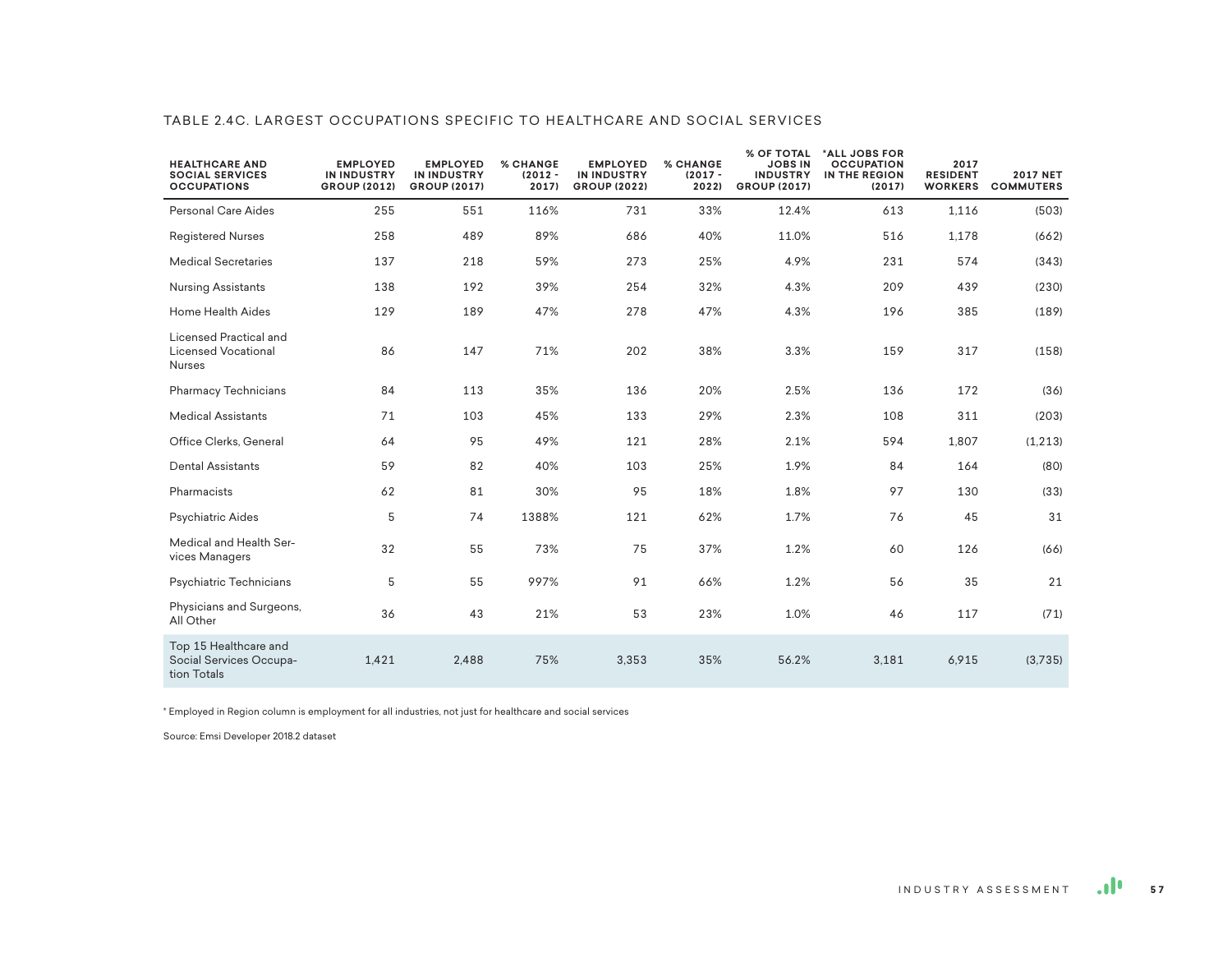| <b>HEALTHCARE AND SOCIAL SERVICES</b><br><b>OCCUPATIONS</b>       | <b>MEDIAN</b><br><b>HOURLY</b><br><b>EARNINGS</b> | <b>TYPICAL ENTRY LEVEL</b><br><b>EDUCATION</b> | <b>TYPICAL ON-THE-JOB</b><br><b>TRAINING</b> | <b>ANNUAL</b><br><b>OPENINGS</b> | <b>ANNUAL</b><br><b>REPLACEMENT</b><br><b>JOBS</b> | <b>ANNUAL</b><br><b>NEW JOBS</b> |
|-------------------------------------------------------------------|---------------------------------------------------|------------------------------------------------|----------------------------------------------|----------------------------------|----------------------------------------------------|----------------------------------|
| <b>Personal Care Aides</b>                                        | \$9.30                                            | High school diploma or equivalent              | Short-term on-the-job<br>training            | 130                              | 81                                                 | 50                               |
| <b>Registered Nurses</b>                                          | \$32.90                                           | Bachelor's degree                              | None                                         | 68                               | 25                                                 | 43                               |
| <b>Medical Secretaries</b>                                        | S <sub>14.33</sub>                                | High school diploma or equivalent              | Moderate-term on-the-job<br>training         | 38                               | 23                                                 | 14                               |
| <b>Nursing Assistants</b>                                         | \$11.29                                           | Postsecondary nondegree award                  | None                                         | 36                               | 23                                                 | 12                               |
| Home Health Aides                                                 |                                                   | \$10.02 High school diploma or equivalent      | Short-term on-the-job<br>training            | 38                               | 22                                                 | 16                               |
| Licensed Practical and Licensed Voca-<br>tional Nurses            | \$22.12                                           | Postsecondary nondegree award                  | None                                         | 23                               | 11                                                 | 12                               |
| <b>Pharmacy Technicians</b>                                       | \$15.14                                           | High school diploma or equivalent              | Moderate-term on-the-job<br>training         | 17                               | 11                                                 | $\overline{7}$                   |
| <b>Medical Assistants</b>                                         | \$12.83                                           | Postsecondary nondegree award                  | None                                         | 18                               | 11                                                 | 6                                |
| Office Clerks, General                                            | \$15.16                                           | High school diploma or equivalent              | Short-term on-the-job<br>training            | 88                               | 69                                                 | 19                               |
| Dental Assistants                                                 | \$16.72                                           | Postsecondary nondegree award                  | None                                         | 13                               | 9                                                  | 4                                |
| Pharmacists                                                       | \$52.05                                           | Doctoral or professional degree                | None                                         | 9                                | $\overline{4}$                                     | 5                                |
| Psychiatric Aides                                                 | \$11.41                                           | High school diploma or equivalent              | Short-term on-the-job<br>training            | 19                               | $\overline{7}$                                     | 12                               |
| Medical and Health Services Managers                              | \$43.57                                           | Bachelor's degree                              | None                                         | 9                                | $\overline{4}$                                     | 5                                |
| Psychiatric Technicians                                           | \$14.63                                           | Postsecondary nondegree award                  | Short-term on-the-job<br>training            | 12                               | $\overline{4}$                                     | 9                                |
| Physicians and Surgeons, All Other                                | \$75.06                                           | Doctoral or professional degree                | Internship/residency                         | 3                                | $\mathbf{1}$                                       | 2                                |
| Top 15 Healthcare and Social Services<br><b>Occupation Totals</b> | \$19.70                                           |                                                |                                              | 520                              | 305                                                | 215                              |

#### TABLE 2.5C. HEALTHCARE AND SOCIAL SERVICES OCCUPATIONAL OPENINGS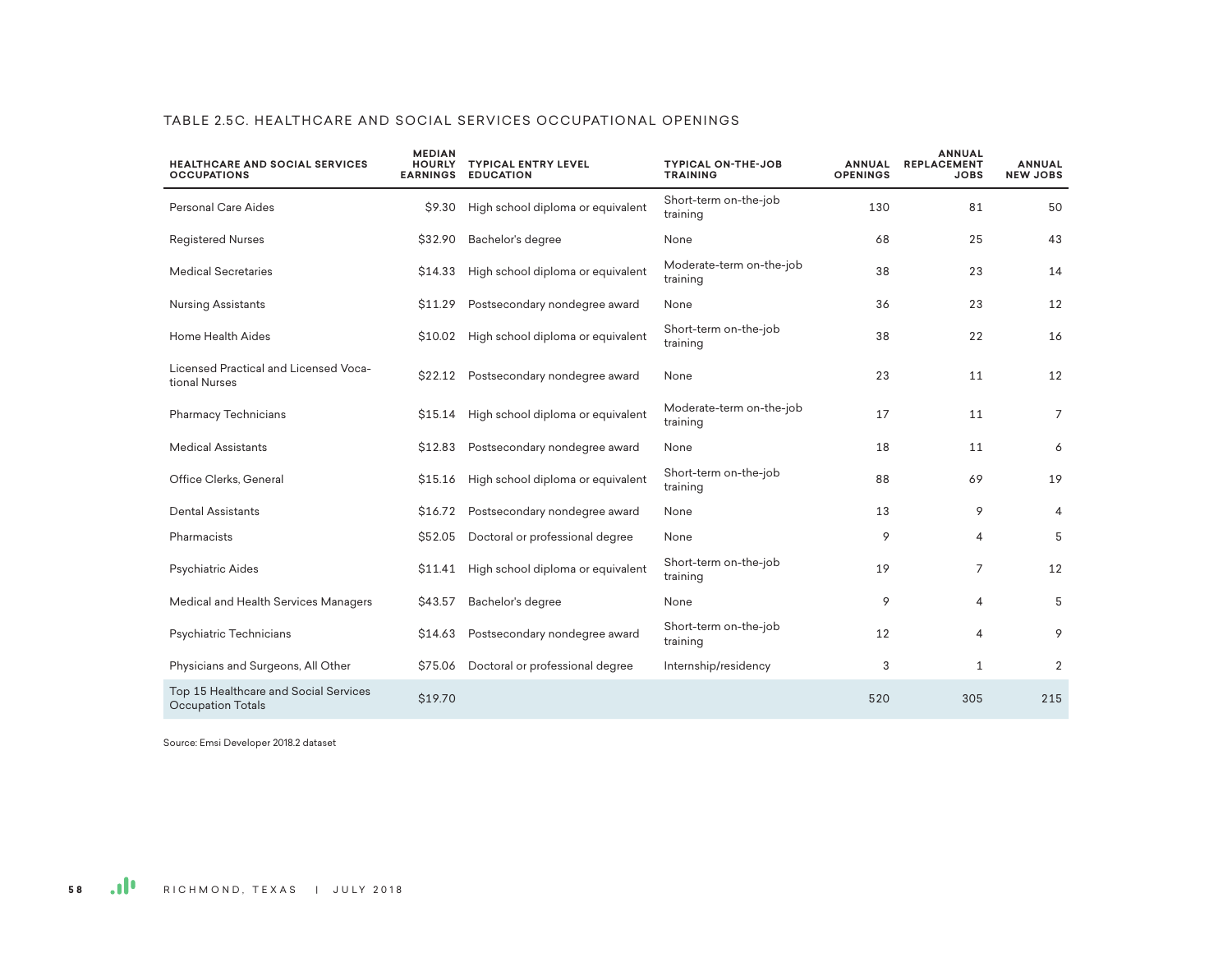school diploma or above. (Note that these educational requirements reflect national averages and may differ from specific requirements of Richmond employers.) Negative commuting numbers in red in the net commuters column indicates that people live in Richmond and travel elsewhere for work.

Table 2.5 shows the average annual openings (averaged over the past five years) for specific occupations within Richmond. Openings are further divided into two categories – openings for replacement jobs (jobs that are open due to retirement or other attrition) and openings for newly created jobs. The lower paid, lower educational requirements jobs have both the greatest attrition and the largest number of new jobs.

## Supply Chain Analysis

Table 2.6, on the next page, provides a picture about the total demand in Richmond by all Richmond residents and businesses for the goods and services from the healthcare and social services industry cluster—worth a total \$1.2 billion in the region. Table 2.6 is sorted by the dollar value of demand being met in-region by Richmond businesses. In Table 2.6, we see that the companies in these sectors meet less than one-fourth of Richmond demand for their products and services, while Richmond imports more than 75% of its needs for these products and services. This would seem to indicate potential markets for local clinics, services, and providers. Pharmacies, for example, supply 23% of local demand, supplying about \$13 million of total local demand of \$57 million, while almost \$44 million is purchased by Richmond residents and businesses from outside the region. Other industry sectors that could tap into the Richmond market include the following:

- Hospitals
- Dentists
- **Physicians**
- **Therapists**
- Ambulance Services
- Counseling

Table 2.7 shows the economic development opportunity to build up the region's supply chain supporting healthcare and social services entities. This table shows the goods and services that companies within the healthcare and social services industry cluster buy to use in offering their products or services. About 20% of healthcare and social services supply needs are met within the region, while 80% are purchased from outside. In total, the value of the healthcare and social services supply chain for Richmond manufacturers is nearly \$180 million. Almost every type of product or service, other than real estate and construction, is largely supplied to Richmond's healthcare and social services industry from outside of Richmond. While some of this is likely due to the fact that many requirements are highly technical or specialized, there are significant opportunities to provide more of the supply chain for Richmond healthcare and social services companies. Attracting and developing more professional and technical services, more transportation, more retail trade, and more wholesale distribution appear to be those industries that offer the greatest potential for growth in Richmond.

Table 2.8 shows greater detail for major products or services purchased by Richmond healthcare and social services companies. These are industry sectors which are key suppliers to the healthcare and social services industry. More importantly, these are industry sectors that are already established in the Richmond economy or have strong growth or attraction potential because of synergies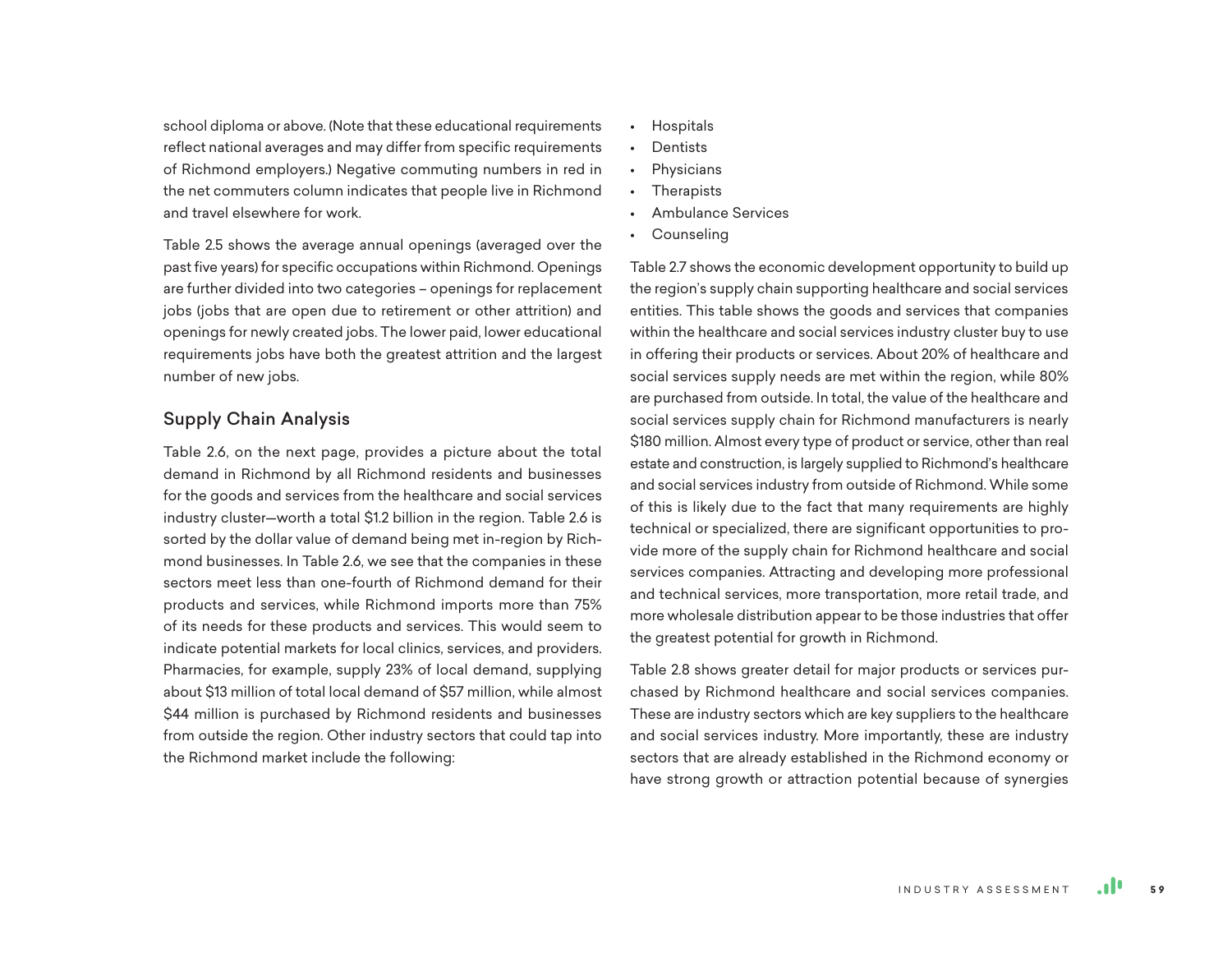| <b>HEALTH CARE AND SOCIAL SERVICES CLUSTER</b>                                 | <b>2017 DEMAND MET</b><br><b>IN-REGION</b> | <b>2017 % DEMAND</b><br><b>MET IN-REGION</b> | <b>2017 DEMAND MET</b><br><b>BY IMPORTS</b> | <b>2017 % DEMAND</b><br><b>MET BY IMPORTS</b> | 2017 TOTAL<br><b>DEMAND</b> |
|--------------------------------------------------------------------------------|--------------------------------------------|----------------------------------------------|---------------------------------------------|-----------------------------------------------|-----------------------------|
| Offices of Physicians                                                          | 65,382,357                                 | 26%                                          | 191,012,962                                 | 74%                                           | \$256,395,319               |
| General Medical and Surgical Hospitals                                         | 45,626,170                                 | 10%                                          | 404,627,255                                 | 90%                                           | \$450,253,425               |
| <b>Home Health Care Services</b>                                               | 24,716,786                                 | 50%                                          | 24,525,990                                  | 50%                                           | \$49,242,776                |
| <b>Offices of Dentists</b>                                                     | 23,324,434                                 | 36%                                          | 41,473,897                                  | 64%                                           | \$64,798,331                |
| All Other Outpatient Care Centers                                              | 16,381,357                                 | 100%                                         | 107                                         | 0%                                            | \$16,381,464                |
| Hospitals (Local Government)                                                   | 13,302,871                                 | 69%                                          | 5,916,641                                   | 31%                                           | \$19,219,512                |
| Pharmacies and Drug Stores                                                     | 13,238,698                                 | 23%                                          | 43,457,538                                  | 77%                                           | \$56,696,236                |
| Nursing Care Facilities (Skilled Nursing Facilities)                           | 10,205,332                                 | 14%                                          | 61,213,581                                  | 86%                                           | \$71,418,913                |
| Child and Youth Services                                                       | 8,365,450                                  | 36%                                          | 14,829,916                                  | 64%                                           | \$23,195,366                |
| Psychiatric and Substance Abuse Hospitals                                      | 8,152,063                                  | 100%                                         | 1,382                                       | 0%                                            | \$8,153,445                 |
| Offices of Physical, Occupational and Speech Thera-<br>pists, and Audiologists | 8,037,956                                  | 41%                                          | 11,543,200                                  | 59%                                           | \$19,581,156                |
| Offices of All Other Miscellaneous Health Practitioners                        | 7,094,169                                  | 49%                                          | 7,339,816                                   | 51%                                           | \$14,433,985                |
| Ambulance Services                                                             | 4,950,482                                  | 60%                                          | 3,263,592                                   | 40%                                           | \$8,214,074                 |
| Freestanding Ambulatory Surgical and Emergency<br>Centers                      | 4,164,215                                  | 28%                                          | 10,470,904                                  | 72%                                           | \$14,635,119                |
| Offices of Mental Health Practitioners (except Physi-<br>cians)                | 2,641,178                                  | 27%                                          | 7,261,207                                   | 73%                                           | \$9,902,385                 |
| Offices of Optometrists                                                        | 2,365,885                                  | 36%                                          | 4,121,868                                   | 64%                                           | \$6,487,753                 |
| Civic and Social Organizations                                                 | 2,243,506                                  | 18%                                          | 10,127,484                                  | 82%                                           | \$12,370,990                |
| Services for the Elderly and Persons with Disabilities                         | 2,104,278                                  | 7%                                           | 27,530,733                                  | 93%                                           | \$29,635,011                |
| Other Individual and Family Services                                           | 1,644,688                                  | 11%                                          | 14,017,026                                  | 89%                                           | \$15,661,714                |
| Residential Mental Health and Substance Abuse<br>Facilities                    | 423,202                                    | 5%                                           | 8,823,607                                   | 95%                                           | \$9,246,809                 |
| Other Residential Care Facilities                                              | 409,247                                    | 7%                                           | 5,664,111                                   | 93%                                           | \$6,073,358                 |
| Offices of Chiropractors                                                       | 386,310                                    | 6%                                           | 5,985,238                                   | 94%                                           | \$6,371,548                 |
| Medical, Dental, and Hospital Equipment and Supplies<br>Merchant Wholesalers   | 331,764                                    | 2%                                           | 19,075,784                                  | 98%                                           | \$19,407,548                |
| Drugs and Druggists' Sundries Merchant Wholesalers                             | 321,578                                    | 1%                                           | 21,944,214                                  | 99%                                           | \$22,265,792                |
| <b>Healthcare and Social Services Totals</b>                                   | 265.813.975                                | 22%                                          | 944.228.052                                 | 78%                                           | \$1,210,042,027             |

#### TABLE 2.6C. HEALTHCARE AND SOCIAL SERVICES REGIONAL DEMAND MET BY RICHMOND COMPANIES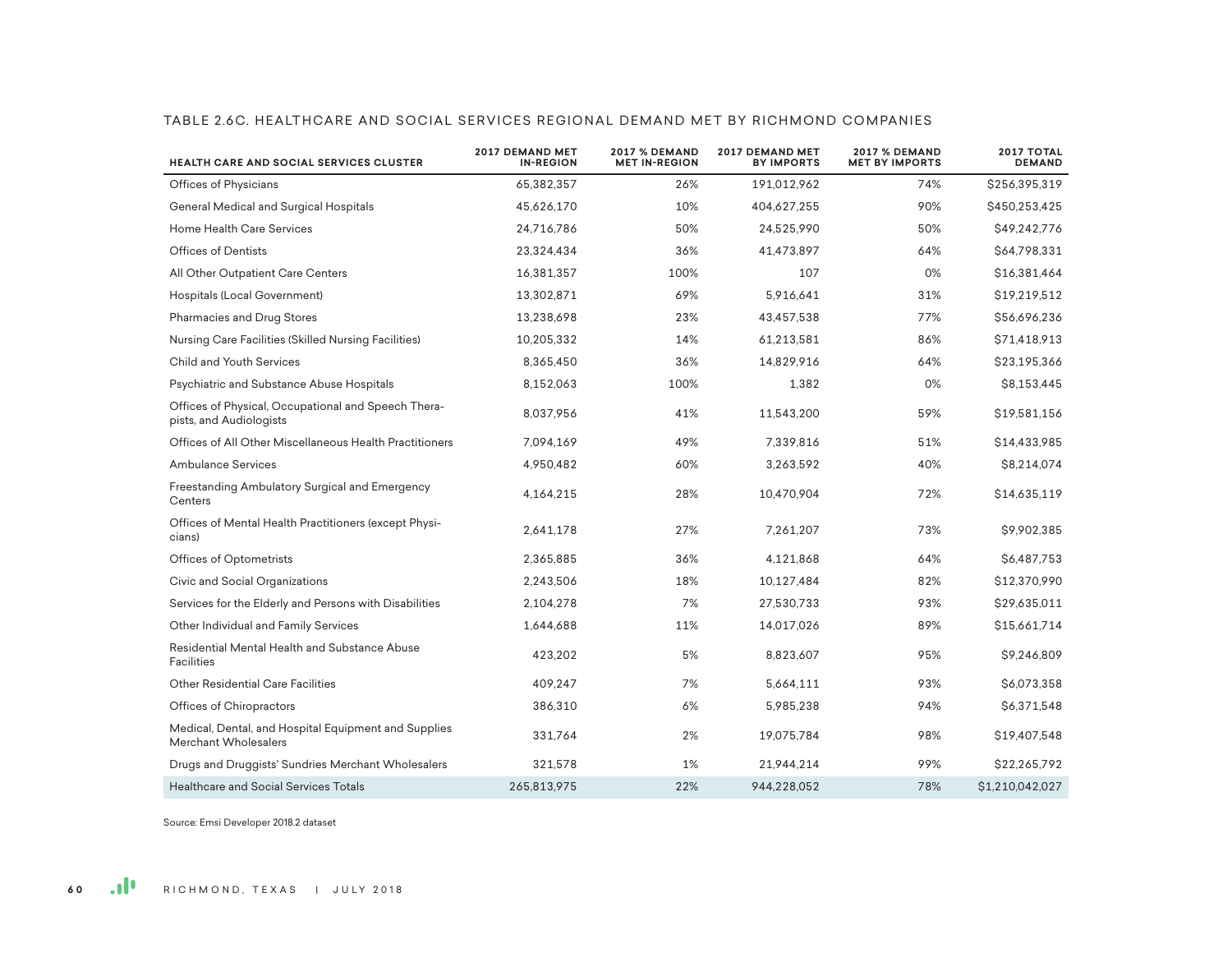|  |  | TABLE 2.7C. HEALTHCARE AND SOCIAL SERVICES SUPPLY CHAIN |  |
|--|--|---------------------------------------------------------|--|
|  |  |                                                         |  |

| <b>PURCHASES FROM</b>                                          | <b>IN-REGION</b><br><b>PURCHASES</b> | % IN-REGION<br><b>PURCHASES</b> | <b>IMPORTED</b><br><b>PURCHASES</b> | % IMPORTED<br><b>PURCHASES</b> | <b>TOTAL</b><br><b>PURCHASES</b> |
|----------------------------------------------------------------|--------------------------------------|---------------------------------|-------------------------------------|--------------------------------|----------------------------------|
| Real Estate and Rental and Leasing                             | \$16,731,899                         | 49.3%                           | \$17,218,815                        | 50.7%                          | \$33,950,714                     |
| Manufacturing                                                  | \$75,915                             | 0.3%                            | \$25,372,370                        | 99.7%                          | \$25,448,285                     |
| Finance and Insurance                                          | \$630,226                            | 2.6%                            | \$23,461,534                        | 97.4%                          | \$24,091,760                     |
| Professional, Scientific, and Technical Services               | \$6,067,770                          | 29.5%                           | \$14,499,907                        | 70.5%                          | \$20,567,676                     |
| <b>Business Services</b>                                       | \$4,764,200                          | 27.0%                           | \$12,880,296                        | 73.0%                          | \$17,644,496                     |
| Management of Companies and Enterprises                        | \$44,719                             | 0.5%                            | \$9,723,852                         | 99.5%                          | \$9,768,571                      |
| <b>Wholesale Trade</b>                                         | \$466,963                            | 5.2%                            | \$8,549,767                         | 94.8%                          | \$9,016,730                      |
| Information                                                    | \$1,063,713                          | 12.0%                           | \$7,794,668                         | 88.0%                          | \$8,858,382                      |
| Transportation and Warehousing                                 | \$646,786                            | 10.4%                           | \$5,552,152                         | 89.6%                          | \$6,198,938                      |
| Construction                                                   | \$2,866,736                          | 57.6%                           | \$2,113,785                         | 42.4%                          | \$4,980,521                      |
| Accommodation and Food Services                                | \$1,431,154                          | 30.9%                           | \$3,204,516                         | 69.1%                          | \$4,635,671                      |
| Other Services (except Public Administration)                  | \$1,203,790                          | 27.3%                           | \$3,206,754                         | 72.7%                          | \$4,410,544                      |
| Health Care and Social Assistance                              | \$803,599                            | 20.2%                           | \$3,176,257                         | 79.8%                          | \$3,979,856                      |
| Utilities                                                      | \$85,772                             | 4.6%                            | \$1,797,606                         | 95.4%                          | \$1,883,379                      |
| <b>Retail Trade</b>                                            | \$248,065                            | 15.0%                           | \$1,406,890                         | 85.0%                          | \$1,654,956                      |
| <b>Educational Services</b>                                    | \$58,891                             | 6.8%                            | \$802,488                           | 93.2%                          | \$861,380                        |
| Government                                                     | \$209,024                            | 31.6%                           | \$451,594                           | 68.4%                          | \$660,618                        |
| Arts, Entertainment, and Recreation                            | \$116,108                            | 19.1%                           | \$492,509                           | 80.9%                          | \$608,617                        |
| Mining, Quarrying, and Oil and Gas Extraction                  | \$51,599                             | 26.5%                           | \$143,168                           | 73.5%                          | \$194,768                        |
| Agriculture, Forestry, Fishing and Hunting                     | \$0                                  | 0.0%                            | \$94,714                            | 100.0%                         | \$94,714                         |
| Total Healthcare and Social Services Supply Chain Requirements | \$37,566,929                         | 20.9%                           | \$141,943,642                       | 79.1%                          | \$179,510,572                    |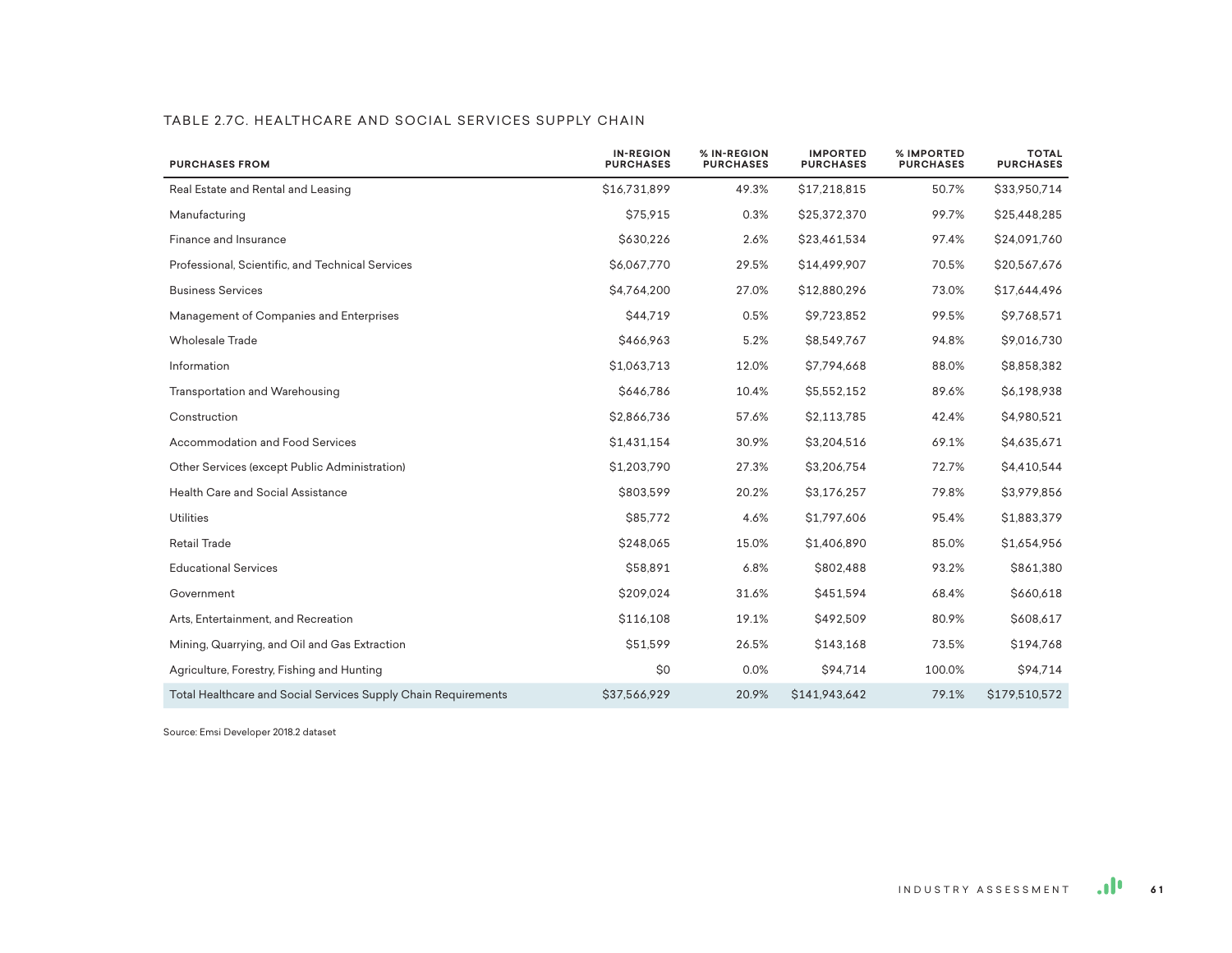| <b>PURCHASES FROM</b>                            | <b>IN-REGION</b><br><b>PURCHASES</b> | % IN-REGION<br><b>PURCHASES</b> | <b>IMPORTED</b><br><b>PURCHASES</b> | % IMPORTED<br><b>PURCHASES</b> | <b>TOTAL</b><br><b>PURCHASES</b> |
|--------------------------------------------------|--------------------------------------|---------------------------------|-------------------------------------|--------------------------------|----------------------------------|
| <b>Real Estate</b>                               | \$16,453,270                         | 54.7%                           | \$13,622,557                        | 45.3%                          | \$30,075,827                     |
| Professional, Scientific, and Technical Services | \$6,067,770                          | 29.5%                           | \$14,499,907                        | 70.5%                          | \$20,567,676                     |
| Administrative and Support Services              | \$4.343.508                          | 26.4%                           | \$12,083,004                        | 73.6%                          | \$16,426,512                     |
| Insurance Carriers and Related Activities        | \$149,680                            | 1.0%                            | \$15,369,061                        | 99.0%                          | \$15,518,740                     |
| Management of Companies and Enterprises          | <b>S44.719</b>                       | 0.5%                            | \$9,723,852                         | 99.5%                          | \$9,768,571                      |
| Chemical Manufacturing                           | \$6,389                              | 0.1%                            | \$8,486,131                         | 99.9%                          | \$8,492,519                      |
| Credit Intermediation and Related Activities     | \$289,674                            | 6.5%                            | \$4,151,230                         | 93.5%                          | \$4,440,903                      |
| Merchant Wholesalers, Durable Goods              | \$93,205                             | 2.1%                            | \$4,340,446                         | 97.9%                          | \$4,433,650                      |
| Financial Services, Misc                         | \$190,867                            | 4.7%                            | \$3,890,462                         | 95.3%                          | \$4,081,329                      |
| Telecommunications                               | \$573,598                            | 14.8%                           | \$3,309,492                         | 85.2%                          | \$3,883,091                      |
| Food Services and Drinking Places                | \$1,404,088                          | 36.8%                           | \$2,406,821                         | 63.2%                          | \$3,810,908                      |
| <b>Ambulatory Health Care Services</b>           | \$738,357                            | 20.5%                           | \$2,857,780                         | 79.5%                          | \$3,596,138                      |
| Miscellaneous Manufacturing                      | \$1,298                              | 0.0%                            | \$3,577,804                         | 100.0%                         | \$3,579,103                      |
| Food Manufacturing                               | \$8,190                              | 0.2%                            | \$3,380,657                         | 99.8%                          | \$3,388,846                      |
| <b>Specialty Trade Contractors</b>               | \$2,027,119                          | 67.4%                           | \$980,260                           | 32.6%                          | \$3,007,379                      |

#### TABLE 2.8C. HEALTHCARE AND SOCIAL SERVICES SUPPLY CHAIN DETAIL FOR KEY PRODUCTS OR SERVICES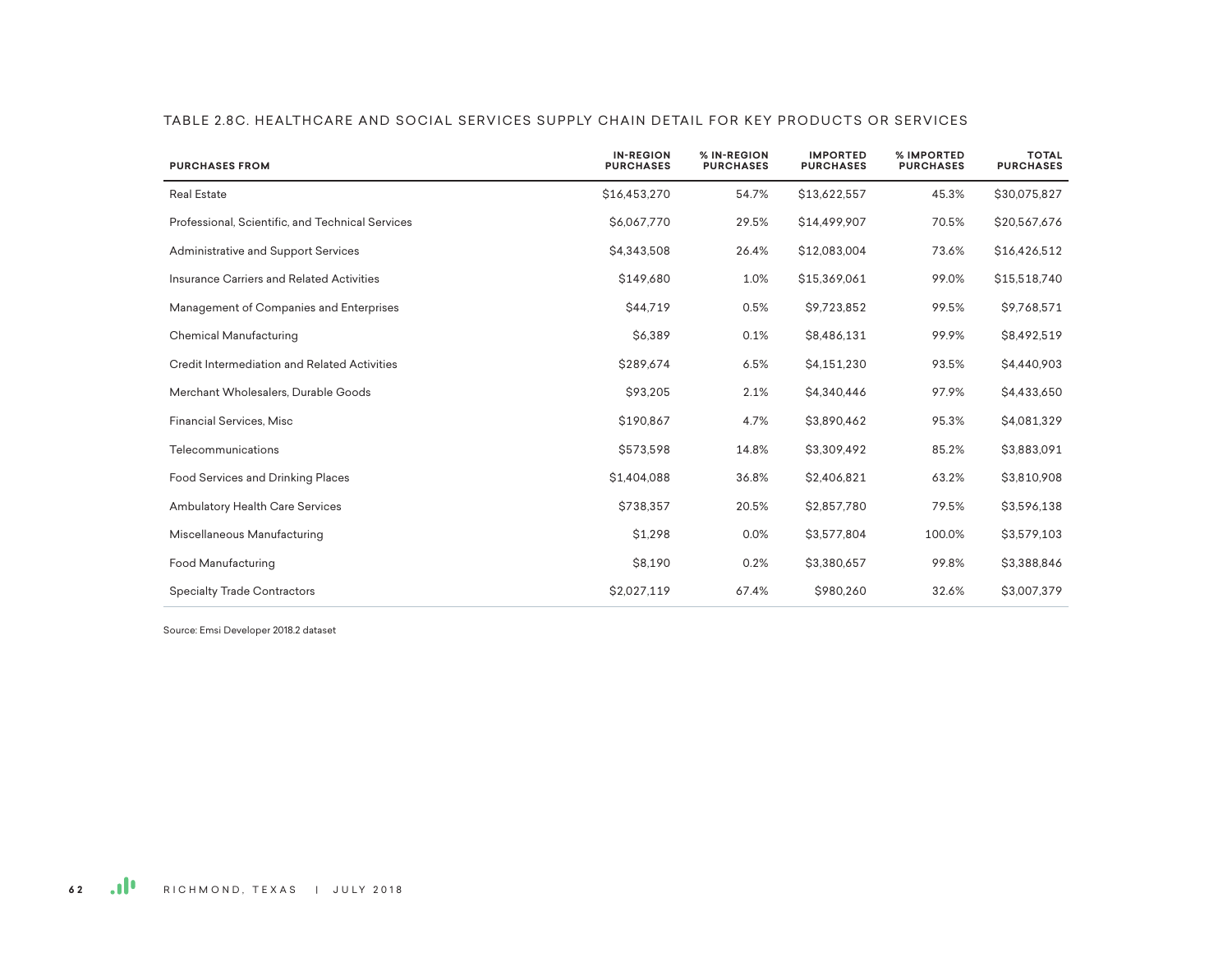with other closely related industry sectors or because they require occupations already present in the Richmond labor market.

Table 2.9 shows the amount of goods and services sold by Richmond healthcare and social services companies both inside and outside the region. These entities sell nearly \$500 million of products or services, of which more than \$200 million is sold outside Richmond, thus bringing substantial revenues into Richmond. However, this industry cluster is normally focused on providing services to local residents. Key economic development efforts here should be focused on helping those sectors develop where significant demand exists and is being met by outside providers as shown in table 2.6.

In summary, the healthcare and social services industry is a cluster that requires high levels of experience and education for many occupations, while also offering entry-level jobs. This is the most rapidly growing industry sector in Richmond, as well as the rest of

the country. At 10% of the GRP and nearly 20% of all jobs, this cluster is exceptionally important to the Richmond economy. Building up the industry, its supply chain, and offering a high quality of life for those employed in Healthcare and Social Services, are prime economic development efforts for Richmond that can capitalize on the strong foundation already present in the city. The one caveat to be cognizant of is that the competition for talent in this cluster is fierce nationwide, and Richmond has a surplus of people in these occupations who commute outside of Richmond for work.

There are significant opportunities for other Richmond businesses (outside of healthcare and social services) to tap into the healthcare and social services industry supply chain. In particular, two other strong clusters in Richmond, professional and technical services and business services, are currently supplying only 30% and 25% of the healthcare and social services industry's need for these services.